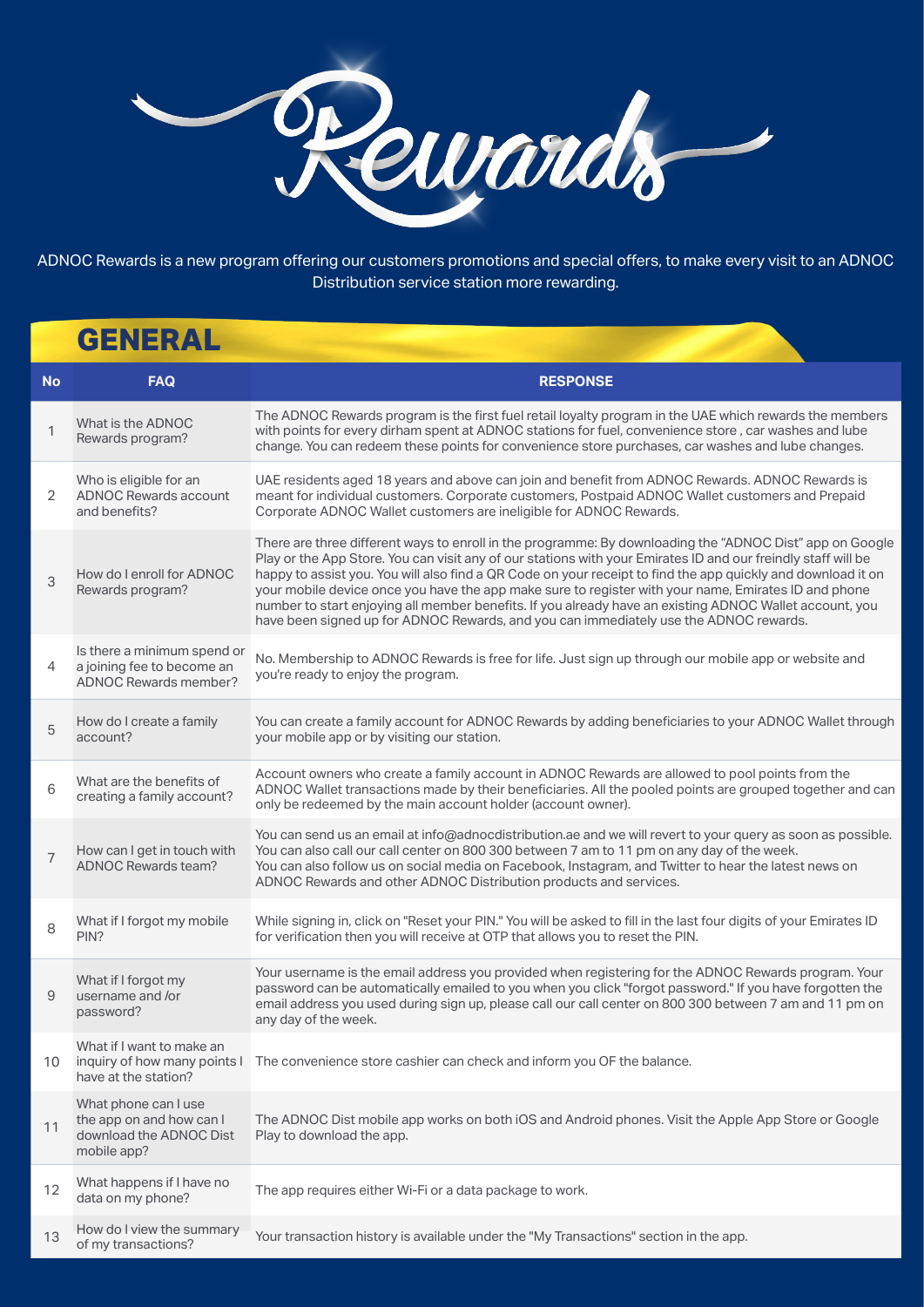## **GENERAL**

| <b>No</b> | <b>FAQ</b>                                                        | <b>RESPONSE</b>                                                                                                                                                                                                                                                                                                                                                                                                                                                                                                                                       |
|-----------|-------------------------------------------------------------------|-------------------------------------------------------------------------------------------------------------------------------------------------------------------------------------------------------------------------------------------------------------------------------------------------------------------------------------------------------------------------------------------------------------------------------------------------------------------------------------------------------------------------------------------------------|
| 14        | What are the benefits of<br>joining the ADNOC Rewards<br>program? | The ADNOC Rewards program allows you access to a wide range of benefits, including earning points<br>for your daily purchases and special offers on our non-fuel products:<br>• Use the points you earn to get a discount and offers at our convenience store and get access to<br>special monthly offers<br>• Get attractive car wash and lube change offers<br>• Win raffles and enjoy gamification on our app<br>• You can use your Etihad guest miles and exchange them to ADNOC points or the other way around<br>• Get offers from our partners |
| 15        | Do I need a physical card to<br>earn points?                      | No, you do not need to carry another plastic card in your wallet. Within your ADNOC Dist app, you will have<br>your digital membership code as part of the ADNOC Rewards program. If you don't have your mobile device<br>when you visit one of our service stations, we could still identify you as a member with your Emirates ID.                                                                                                                                                                                                                  |

# **REGISTRATION**

| <b>No</b>      | <b>FAQ</b>                                                                                        | <b>RESPONSE</b>                                                                                                                                                                                                                                                                                                                                                                          |
|----------------|---------------------------------------------------------------------------------------------------|------------------------------------------------------------------------------------------------------------------------------------------------------------------------------------------------------------------------------------------------------------------------------------------------------------------------------------------------------------------------------------------|
| $\mathbf{1}$   | If I currently have a ADNOC<br>Wallet account, how can I<br>register for rewards?                 | If you have a ADNOC Wallet account, then you are automatically enrolled in our rewards program.                                                                                                                                                                                                                                                                                          |
| 2              | Will I need to provide<br>personal details when<br>registering?                                   | You only need to give us your name, Emirates ID and phone number in order to register for the ADNOC<br>Rewards program.                                                                                                                                                                                                                                                                  |
| 3              | Will I receive a membership<br>card when I join the<br>program?                                   | For convenience, you do not need a physical card to enjoy the benefits of our program. Our mobile app<br>makes it easy for you to access the benefits, offers, account information and your personalized digital<br>Rewards membership code. Your Emirates ID can also be used for identification as an ADNOC Rewards<br>member.                                                         |
| 4              | Can I earn reward points<br>without registering as an<br>ADNOC Rewards member?                    | No. Only members of the ADNOC Rewards program can earn and redeem the ADNOC Rewards points.                                                                                                                                                                                                                                                                                              |
| 5              | What do I do when I can't<br>log in?                                                              | If you are having trouble accessing your account online, use the "Contact Us" to get in touch with our call<br>center team.                                                                                                                                                                                                                                                              |
| 6              | How will you use the<br>data that I provide in the<br>'complete my profile page'<br>section?      | The information provided by you allows us to understand more about your personal preferences which<br>in turn helps us offer you better rewards. For more information, see our privacy statement. The privacy<br>statement is available through the app.                                                                                                                                 |
| $\overline{7}$ | Can I opt-out of the ADNOC<br>Rewards marketing emails?                                           | Members can change their communication preferences under the "My Account" section on the website or<br>within the ADNOC Rewards app.<br>You can also select the channels you would prefer to receive the messages on in the same section.                                                                                                                                                |
| 8              | Do I need the app to<br>register?                                                                 | There are multiple simple ways to register as an ADNOC Rewards member. You can download our mobile<br>app, "ADNOC Dist". You can also visit our service station, and our friendly staff will be happy to help you join<br>as a member, or you can contact our call center at 800 300 between 7 am to 11 pm on any day of the week<br>to register.                                        |
| 9              | Why are you asking me to<br>enable location services<br>when I register in the<br>ADNOC Dist app? | Some features of our app require your accurate location. For example, when you use the MobilePay feature<br>to make a payment, we verify your location using your phone's GPS signal. Similarly, for the Mystation<br>feature, we need your accurate location for our delivery team to arrive at your location. We will only use your<br>location when the ADNOC Rewards app is running. |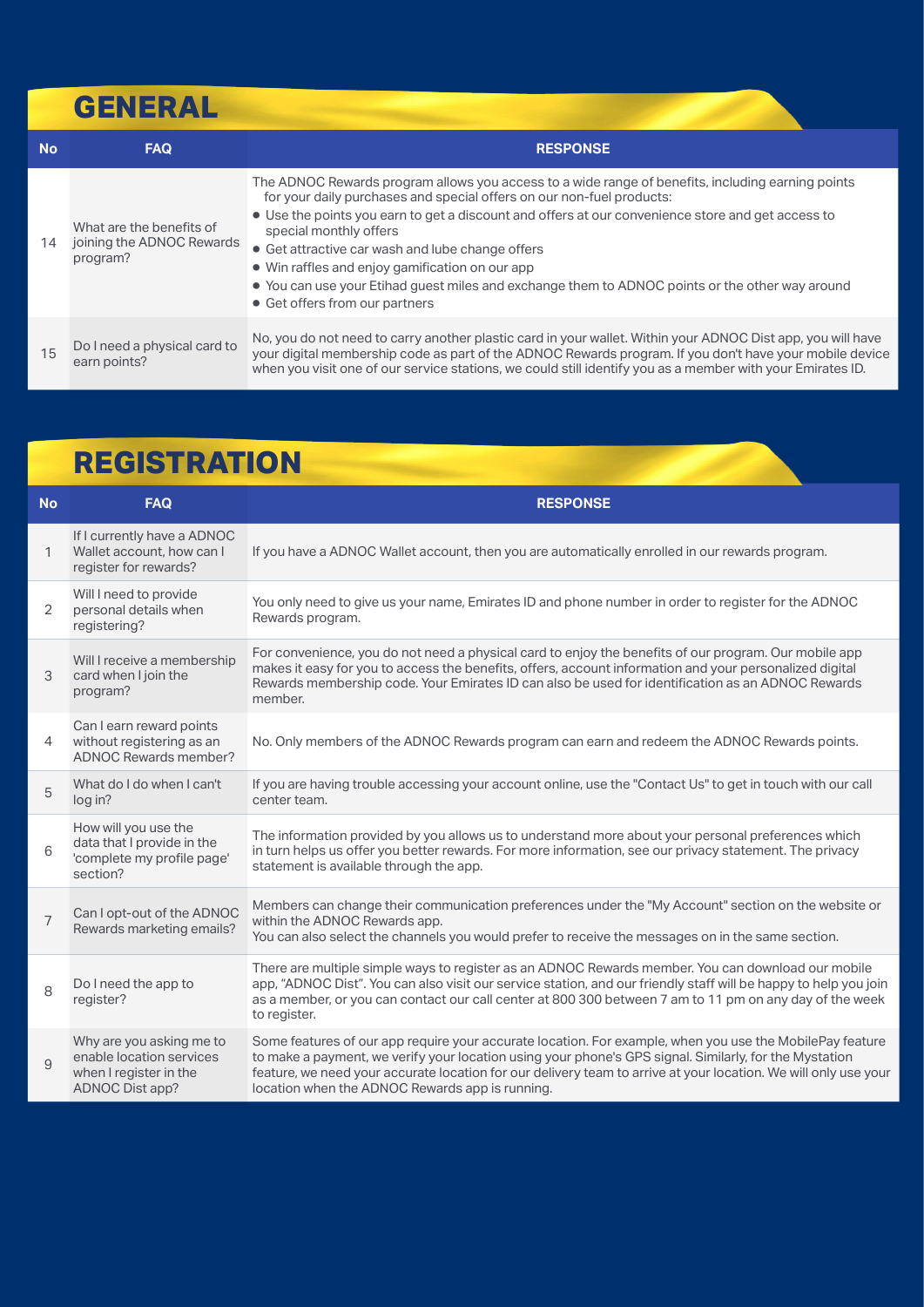## **EARNING**

| <b>No</b>      | <b>FAQ</b>                                                                                                | <b>RESPONSE</b>                                                                                                                                                                                                                                                                                                                                                                                                                                                                 |
|----------------|-----------------------------------------------------------------------------------------------------------|---------------------------------------------------------------------------------------------------------------------------------------------------------------------------------------------------------------------------------------------------------------------------------------------------------------------------------------------------------------------------------------------------------------------------------------------------------------------------------|
| 1              | How do I earn Rewards<br>points?                                                                          | You can earn Rewards points for all your fuel, convenience store, car wash and lube change purchases<br>at ADNOC stations. All you need to do is produce your EID at the time of purchase to our attendants and<br>points will be credited to your Rewards account. If you use the ADNOC Wallet to pay we automatically award<br>you Rewards points and give you a 25% bonus points for using the ADNOC Wallet.                                                                 |
| 2              | What are the different ways<br>to earn points?                                                            | The ways to earn Rewards points are:<br>1. Fuel - Pay by ADNOC Wallet to automatically earn Rewards points OR show your EID<br>2. Convenience store - Pay by ADNOC Wallet OR show your EID OR show your digital membership QR code<br>from your mobile app<br>3. Car wash, lube change - Pay by ADNOC Wallet OR show your EID                                                                                                                                                   |
| 3              | Can I claim points for a past<br>transaction?                                                             | To claim your points you have to show your Emirates ID or membership QR code at the time of purchase. In<br>case you miss out on showing your Emirates ID or scanning QR code, please email info@adnocdistribution.<br>ae or call our call-center on 800 300 between 7 am to 11 pm on any day of the week. You can also email<br>your scanned copy of receipt and Screen shot of Membership QR code. Points can only be claimed for<br>purchases within 7 days of receipt date. |
| 4              | Can I claim points for<br>transactions before I<br>became ADNOC Rewards<br>member?                        | No. Points cannot be claimed for the transaction receipts dated before the ADNOC Rewards membership<br>joining date.                                                                                                                                                                                                                                                                                                                                                            |
| 5              | Will the cash /card spend<br>of the beneficiaries within<br>my family account earn me<br>Rewards points?  | Only ADNOC Wallet purchases of your beneficiaries will earn you ADNOC Rewards points.                                                                                                                                                                                                                                                                                                                                                                                           |
| 6              | Will payment made by Rahal<br>card earn me Rewards<br>points/benefits?                                    | Payments made by Rahal cards are not eligible for any Rewards benefits or points.                                                                                                                                                                                                                                                                                                                                                                                               |
| $\overline{7}$ | How many points do I earn<br>per transaction?                                                             | You will earn 1 point for 1 AED spent on Eplus 91 fuel.<br>2 points for every 1 AED spent on Special 95 fuel.<br>3 points for every 1 AED spent on Super 98 fuel, convenience store, car wash, lube change service<br>25% bonus points for paying by ADNOC Wallet                                                                                                                                                                                                               |
| 8              | I have some points missing<br>from a transaction, how can<br>I claim them?                                | If you notice any points missing from your account, please contact our call center on 800 300 or send us an<br>email at info@adnocdistribution.ae within 7 days of the transaction.                                                                                                                                                                                                                                                                                             |
| 9              | Where can I earn points?                                                                                  | You can earn points at any ADNOC Distribution service station in UAE when you fuel your vehicle, use our<br>lube change and car wash services, and when you shop at our convenience store.<br>Use our station finder online or in the app to find the nearest service station.                                                                                                                                                                                                  |
| 10             | Where can I check my<br><b>ADNOC Rewards point</b><br>balance?                                            | You can check your rewards points balance on the ADNOC Rewards app, on the website and on the receipt<br>after your purchase.                                                                                                                                                                                                                                                                                                                                                   |
| 11             | Why can't I earn or redeem<br>Reward points on some of<br>the products and services?                      | ADNOC Rewards points or benefits can not be earned or redeemed on certain products like telephone<br>cards, Salik cards, gift cards and tobacco products.                                                                                                                                                                                                                                                                                                                       |
| 12             | Can I collect and redeem my<br>points on a car wash?                                                      | Yes, you can collect points, as well as pay with points for a car wash.                                                                                                                                                                                                                                                                                                                                                                                                         |
| 13             | I have earned points, when<br>will they appear on my<br>account?                                          | The points should appear instantly. For all in-store transactions, the balance of your points shall be<br>displayed on the receipt of the sale. It may sometimes take up to 24 hours for earned or redeemed points to<br>reflect on the ADNOC Rewards app.                                                                                                                                                                                                                      |
| 14             | Can I earn points in an<br>ADNOC station outside my<br>emirate of residence?                              | Yes, you can earn as well as redeem your points at any ADNOC stations across the UAE.                                                                                                                                                                                                                                                                                                                                                                                           |
| 15             | Can I earn points on ADNOC<br>Oasis products purchased<br>from any online channel<br>such as Talabat app? | No, you cannot earn or redeem your points on your purchases from any online channel such as Talabat<br>app. ADNOC Rewards benefits are applicable only for purchases made directly at our stations and online<br>purchases are excluded.                                                                                                                                                                                                                                        |
| 16             | What is the validity of the<br>ADNOC Rewards points?                                                      | The ADNOC Rewards points have a validity of 2 years.                                                                                                                                                                                                                                                                                                                                                                                                                            |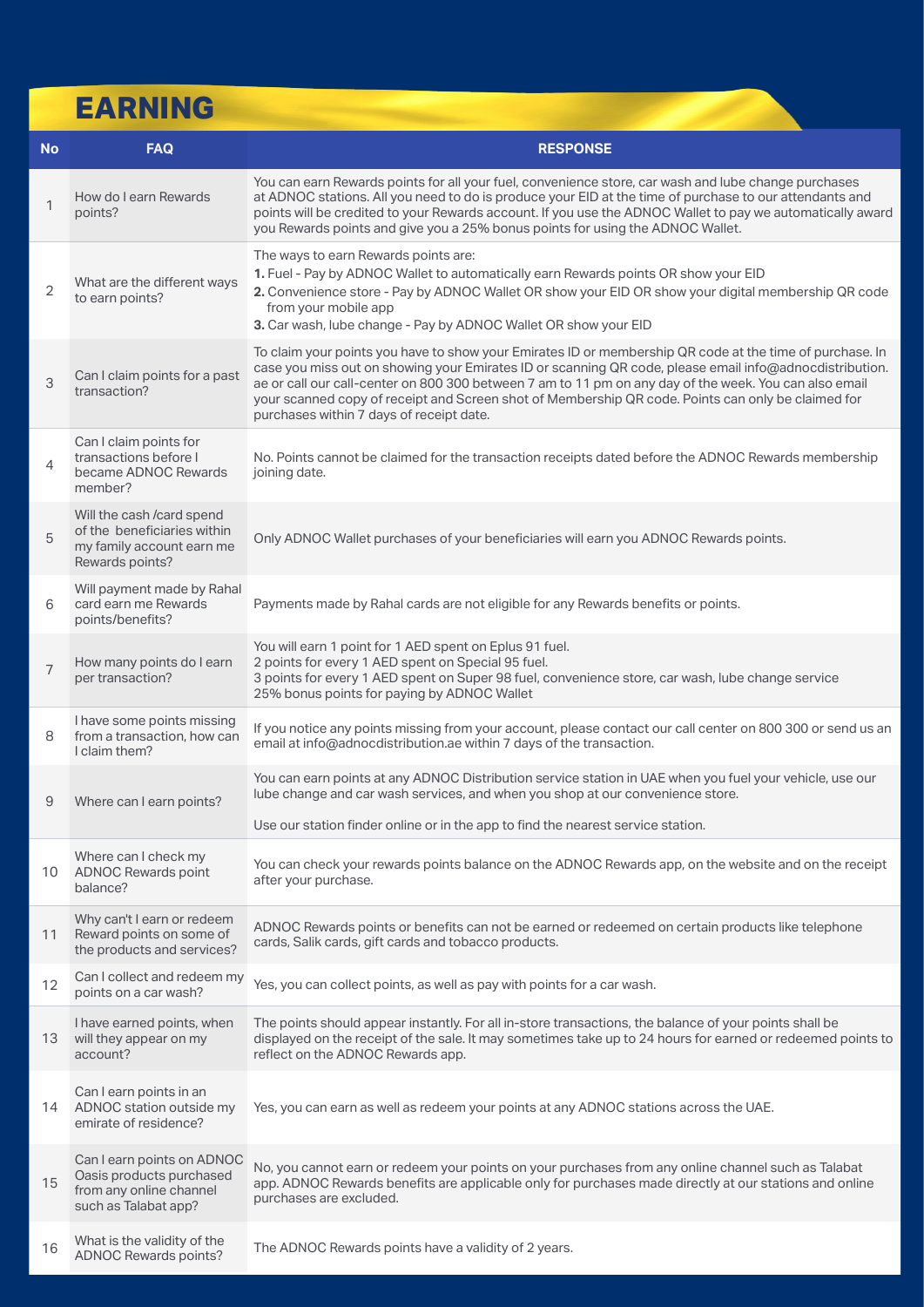#### **REDEMPTION**

| <b>No</b>      | <b>FAQ</b>                                                                                              | <b>RESPONSE</b>                                                                                                                                                                                                                                                                                                                                                       |
|----------------|---------------------------------------------------------------------------------------------------------|-----------------------------------------------------------------------------------------------------------------------------------------------------------------------------------------------------------------------------------------------------------------------------------------------------------------------------------------------------------------------|
|                | What are the different<br>ways that I can redeem my<br>points?                                          | There are many ways you can redeem your points on our non-fuel products and services such as car<br>washes, lube changes, or offers from our convenience store. Browse through our rewards catalog on the<br>mobile app and select the rewards and gift vouchers of your choice.                                                                                      |
| $\overline{2}$ | How do I redeem my<br>Rewards points?                                                                   | You can redeem Rewards points for all convenience store, car wash and lube change purchases at ADNOC<br>stations. All you need to do is produce your EID at the time of purchase to our attendants or show your<br>digital membership QR code from your app, choose the number of points you wish to redeem and points will<br>be redeemed from your Rewards account. |
| 3              | How do I transfer my points<br>to and from the Etihad<br>Guest loyalty program?                         | ADNOC Rewards Points can be easily transferred to the Etihad Guest loyalty program. All you need to do<br>is use your mobile app, select the number of points to transfer and confirm. To transfer your Etihad guest<br>miles to ADNOC points please log in to your Etihad Guest account or call the Etihad Guest call center.                                        |
| $\overline{4}$ | What is the minimum<br>number of points I need<br>to collect after which I can<br>start redeeming them? | There is no minimum number. You can start redeeming every point you earn right from the day you enroll in<br>our program. For example, if on the day you registered you earned some points by fueling your car, they are<br>immediately redeemable at our convenience store or car wash.                                                                              |
| 5              | I can't use my voucher at the<br>convenience store as the<br>store was unable to accept<br>it?          | We are sorry about that, please contact our call on 800 300 and we will assist you.                                                                                                                                                                                                                                                                                   |
| 6              | Can I redeem my points as<br>a cashback/discount on my<br>invoice?                                      | Yes, you can use your earned points to redeem for your car wash, lube change and convenience store<br>purchase.                                                                                                                                                                                                                                                       |

⋍

# **OFFERS**

| <b>No</b> | <b>FAQ</b>                                                                 | <b>RESPONSE</b>                                                                                                                                                                                                                           |
|-----------|----------------------------------------------------------------------------|-------------------------------------------------------------------------------------------------------------------------------------------------------------------------------------------------------------------------------------------|
|           | How can I check for the<br>various ADNOC Reward<br>offers available to me? | We highly recommend that you use our mobile app to stay updated with all the offers applicable to you. If<br>you forget your mobile phone, our service agents can check what offers are available to you by scanning<br>your Emirates ID. |
|           | Why can't I see my offers?                                                 | Sometimes there are no offers applicable to you. It is recommended that you check back at a later date as<br>we keep adding new offers from time to time.                                                                                 |
| 3         | Do the offers have a<br>validity?                                          | Every offer has a validity period. Please keep checking the mobile app to make sure you dont miss out on an<br>exciting offer.                                                                                                            |
| 4         | How do I claim an offer?                                                   | To claim an offer, go to "Offers" click "Redeem" for the offer you wish to use and select quantity. Vouchers<br>will be generated for the offer selected by you and these vouchers can be seen in the my vouchers section<br>of the app.  |

## **PAYMENTS**

| <b>NO</b> | <b>FAQ</b>                                                                                 | <b>RESPONSE</b>                                                                                                                                                                                                                                                                                                                                                                         |
|-----------|--------------------------------------------------------------------------------------------|-----------------------------------------------------------------------------------------------------------------------------------------------------------------------------------------------------------------------------------------------------------------------------------------------------------------------------------------------------------------------------------------|
|           | What payment methods are<br>accepted? Can I earn more<br>points depending on how I<br>pay? | You can pay by any mode (cash, card) and collect Rewards points. You get 25% extra points for paying<br>with ADNOC Wallet. Using your ADNOC Wallet is easy, just top up money and pay conveniently using your<br>Emirates ID, Mobile pay, ADNOC Plus card or smart tag for fuel. You can top up money to your ADNOC Wallet<br>thru the mobile app or by visiting our convenience store. |
|           | How do I top up my ADNOC<br>Wallet?                                                        | You can top up ADNOC Wallet by using our mobile app and paying by your credit/debit card to load money<br>to the ADNOC Wallet. Once the money is loaded to your ADNOC Wallet you can use the Wallet to make<br>guick and convenient payments for all ADNOC services using either your Emirates ID, Mobile Pay, ADNOC<br>Plus card or smart tag for fuel.                                |
| 3         | Why do I have to link my<br>payment card to the app?                                       | ADNOC Wallet has a convenient auto top up feature that allows you to set automatic top up once your<br>account balance falls below a selected level. This is an optional service and you have complete control to<br>decide the amount that should be topped up and when the top up should be done.                                                                                     |
|           | Can I remove my linked<br>payment card?                                                    | Yes at any time you can choose to deselect the auto up service.                                                                                                                                                                                                                                                                                                                         |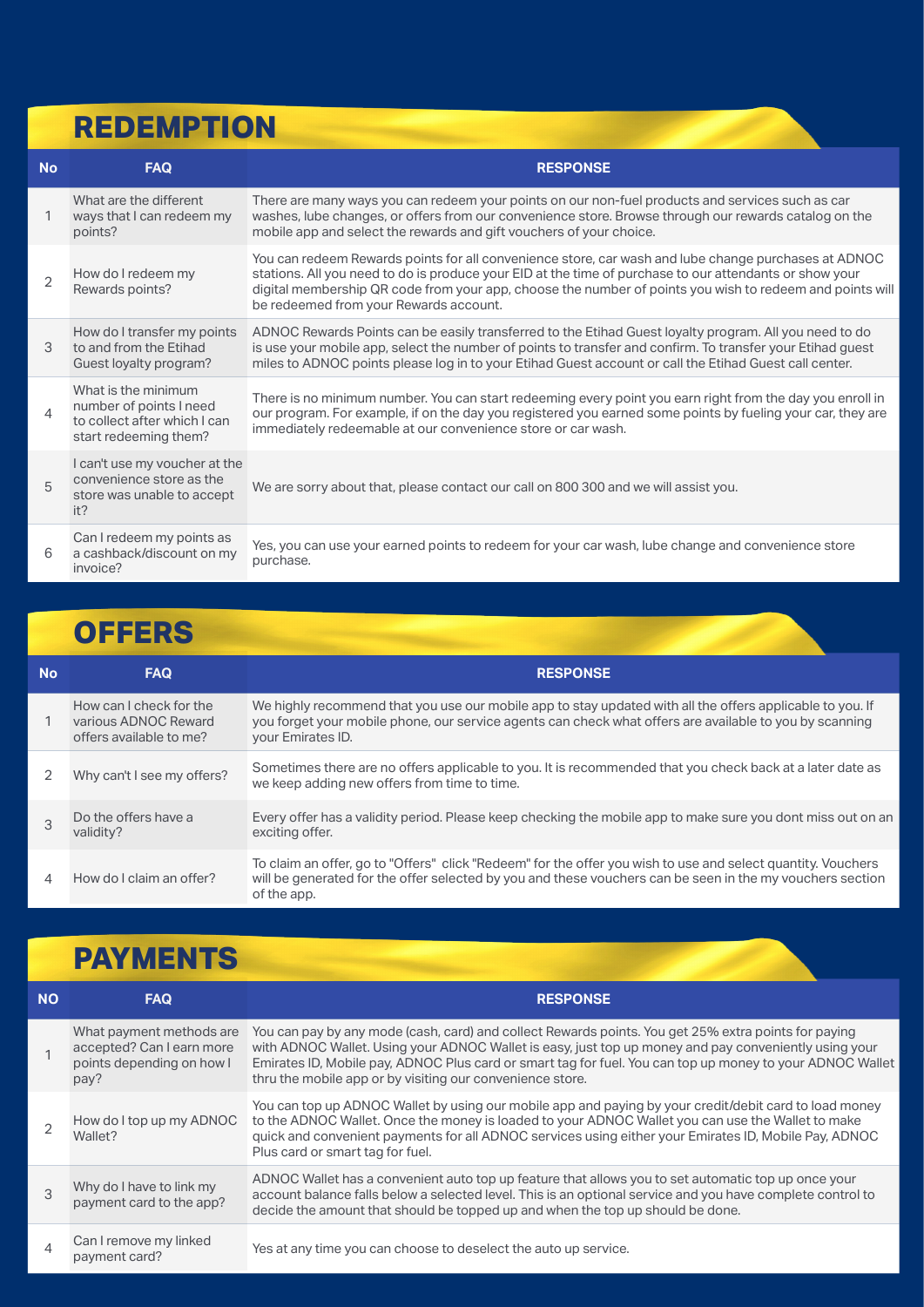## **PAYMENTS**

#### **RESPONSE FAQ NO**

5 credit card on the app to use the auto top up feature? link to work).

How can I link my debit and the vou can link your debit and credit card to the ADNOC Dist app. There two sections within the app where you can link it, "My Station" and "Top-up Wallet" (ensure you click the auto top-up feature for the "Top-up Wallet"

## **RETURNS AND EXCHANGES**

| <b>NO</b> | <b>FAQ</b>                                                                     | <b>RESPONSE</b>                                                                                                                                                                                                                              |
|-----------|--------------------------------------------------------------------------------|----------------------------------------------------------------------------------------------------------------------------------------------------------------------------------------------------------------------------------------------|
|           | Can I return an item I bought<br>in your convenience store<br>using my points? | Yes, for products that can be returned you can return your products and we will refund your points within a<br>week.                                                                                                                         |
|           | Can I return an item on<br>which I earned points?                              | Yes, for products that can be returned you can return your products, any points earned will be reversed<br>back. In case of insuffcient points balance in your account we will deduct the value of the points from the<br>refund amount due. |
|           | Can I return an item I bought<br>in your convenience store                     | No. Items purchased with vouchers cannot be replaced or returned.                                                                                                                                                                            |

# **VOUCHERS**

using my vouchers?

| <b>NO</b>      | <b>FAQ</b>                                                                                                                              | <b>RESPONSE</b>                                                                                                                                                                                                                                                                  |
|----------------|-----------------------------------------------------------------------------------------------------------------------------------------|----------------------------------------------------------------------------------------------------------------------------------------------------------------------------------------------------------------------------------------------------------------------------------|
|                | What are "active," "used,"<br>and "expired" vouchers?<br>Where can I find them?                                                         | "Active vouchers" are the ones that you haven't used and are still valid. "Used offers" are the ones that you<br>have successfully redeemed. "Expired offers" are the ones that have past their validity date. You can see<br>these on your app under the "My Vouchers" section. |
| 2              | Can I redeem more than<br>one voucher in a single<br>transaction if I have multiple<br>offers available in my<br>ADNOC Rewards account? | You can use multiple vouchers in a single transaction. For example, you can use a car wash promotion<br>voucher as well convenience store promoiton voucher in a single transaction.                                                                                             |
| 3              | How do I use my vouchers?                                                                                                               | To use a voucher, go to "My Vouchers" click "Use" for the voucher you wish to use, a barcode will be<br>displayed on your app window, which one of our service agents will scan.                                                                                                 |
| $\overline{4}$ | I want to refund/return the<br>vouchers, how can I do this?                                                                             | Vouchers and gift cards cannot be refunded. Please see our terms and conditions for further details.                                                                                                                                                                             |
| 5              | Do the vouchers have a<br>validity?                                                                                                     | Every voucher has a validity period. Please use your vouchers before they expire.                                                                                                                                                                                                |
| 6              | I did not receive any<br>voucher under the My<br>Vouchers section, what<br>should I do?                                                 | If you have not received your vouchers under the "My Voucher" section, please email info@<br>adnocdistribution.ae or call our call center on 800 300 between 7am and 11pm on any day of the week.                                                                                |

#### **PAY WITH POINTS FOR FUEL PURCHASE**

| <b>NO</b> | <b>FAQ</b>                                                       | <b>RESPONSE</b>                                                                                                                                |
|-----------|------------------------------------------------------------------|------------------------------------------------------------------------------------------------------------------------------------------------|
|           | Can I redeem my Reward<br>Points on Fuel Purchase?               | Yes. Reward points can now be used to redeem on Fuel Purchases.                                                                                |
|           | What do I need to do to<br>redeem my points for Fuel<br>purchase | You will need a valid Emirates ID to be scanned on a payment device for verification and payment.                                              |
|           | How to redeem my Reward<br>Points on Fuel?                       | Before fueling inform the station attendant that you wish to redeem your Redeem points on fuel transaction<br>and keep your Emirates ID handy. |